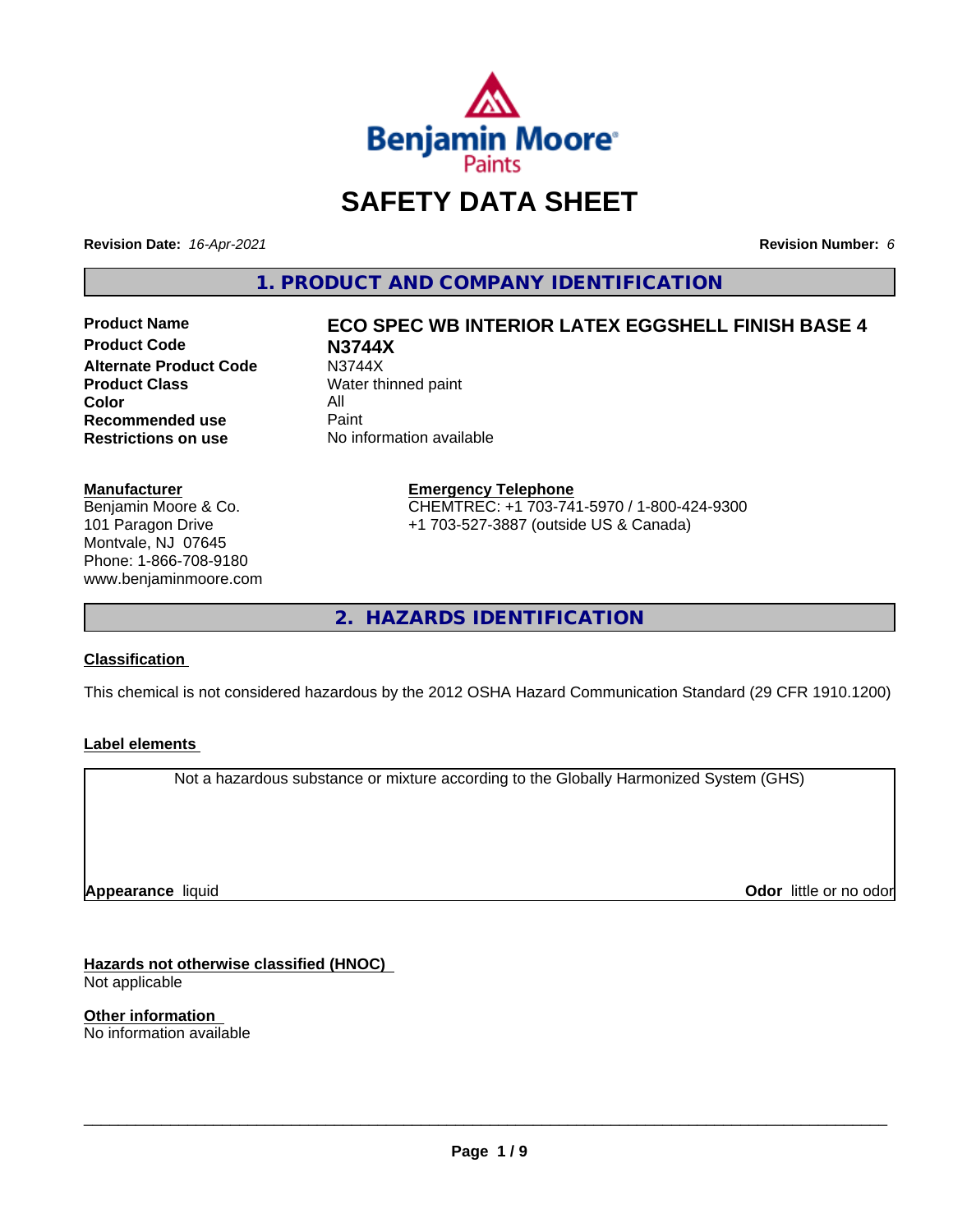**WARNING:** This product contains isothiazolinone compounds at levels of <0.1%. These substances are biocides commonly found in most paints and a variety of personal care products as a preservative. Certain individuals may be sensitive or allergic to these substances, even at low levels.

# **3. COMPOSITION INFORMATION ON COMPONENTS**

| Chemical name                   | CAS No.    | Weight-%  |
|---------------------------------|------------|-----------|
| Nepheline svenite               | 37244-96-5 | $10 - 15$ |
| Kaolin                          | 1332-58-7  | $5 - 10$  |
| Sodium C14-C16 olefin sulfonate | 68439-57-6 | 0.1 - 0.5 |
| Titanium dioxide                | 13463-67-7 | 0.1 - 0.5 |

|                                                  | 4. FIRST AID MEASURES                                                                                    |
|--------------------------------------------------|----------------------------------------------------------------------------------------------------------|
| <b>General Advice</b>                            | No hazards which require special first aid measures.                                                     |
| <b>Eye Contact</b>                               | Rinse thoroughly with plenty of water for at least 15 minutes and consult a<br>physician.                |
| <b>Skin Contact</b>                              | Wash off immediately with soap and plenty of water while removing all<br>contaminated clothes and shoes. |
| <b>Inhalation</b>                                | Move to fresh air. If symptoms persist, call a physician.                                                |
| Ingestion                                        | Clean mouth with water and afterwards drink plenty of water. Consult a physician<br>if necessary.        |
| <b>Most Important</b><br><b>Symptoms/Effects</b> | None known.                                                                                              |
| <b>Notes To Physician</b>                        | Treat symptomatically.                                                                                   |

**5. FIRE-FIGHTING MEASURES**

| <b>Suitable Extinguishing Media</b>                             | Use extinguishing measures that are appropriate to local<br>circumstances and the surrounding environment.                                   |
|-----------------------------------------------------------------|----------------------------------------------------------------------------------------------------------------------------------------------|
| Protective equipment and precautions for firefighters           | As in any fire, wear self-contained breathing apparatus<br>pressure-demand, MSHA/NIOSH (approved or equivalent)<br>and full protective gear. |
| <b>Specific Hazards Arising From The Chemical</b>               | Closed containers may rupture if exposed to fire or<br>extreme heat.                                                                         |
| Sensitivity to mechanical impact                                | No                                                                                                                                           |
| Sensitivity to static discharge                                 | No.                                                                                                                                          |
| <b>Flash Point Data</b><br>Flash point (°F)<br>Flash Point (°C) | Not applicable<br>Not applicable                                                                                                             |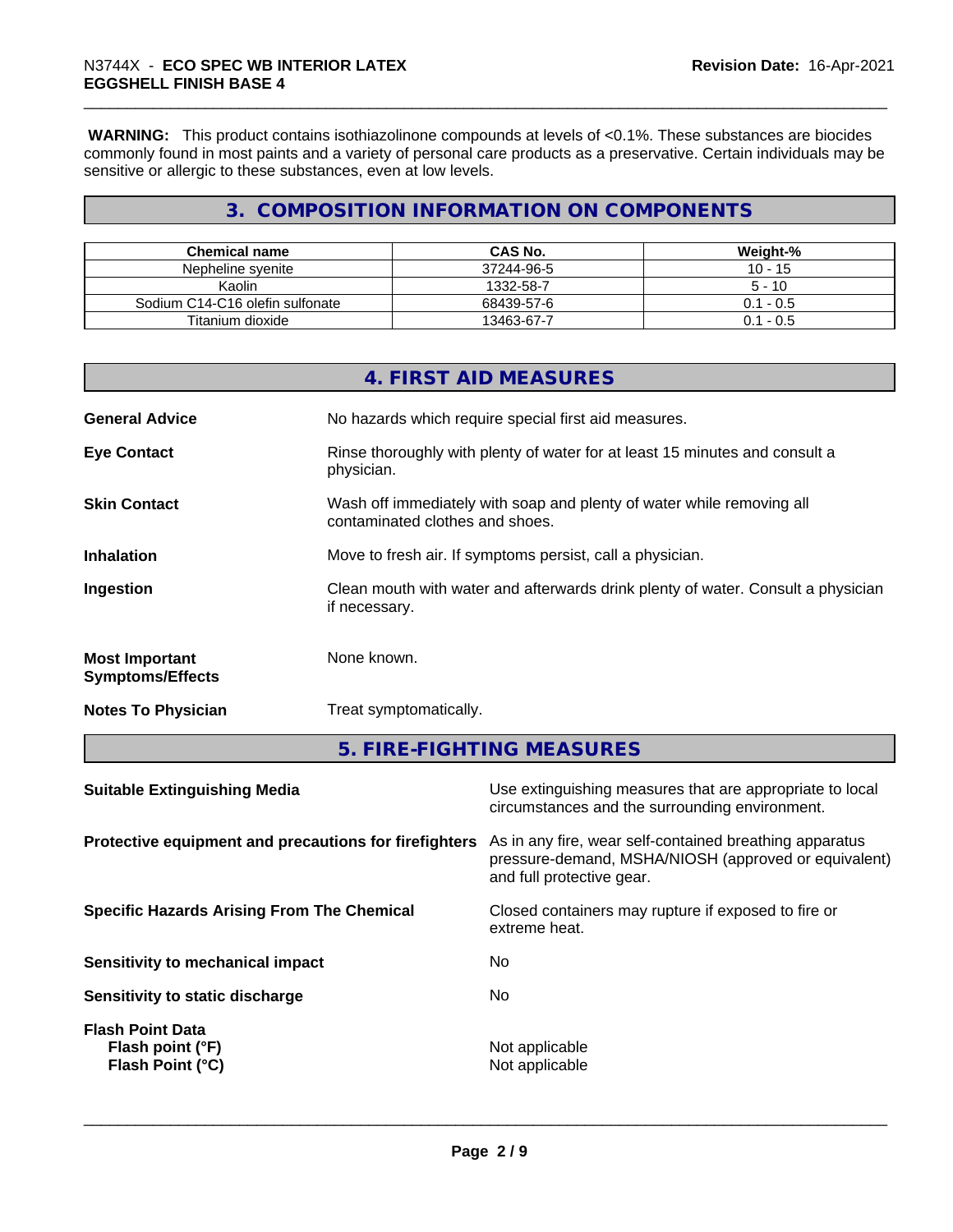| <b>Method</b>      |                                                               |                        | Not applicable                   |                                |
|--------------------|---------------------------------------------------------------|------------------------|----------------------------------|--------------------------------|
|                    | <b>Flammability Limits In Air</b>                             |                        |                                  |                                |
|                    | Lower flammability limit:<br><b>Upper flammability limit:</b> |                        | Not applicable<br>Not applicable |                                |
| <b>NFPA</b>        | Health: 1                                                     | <b>Flammability: 0</b> | <b>Instability: 0</b>            | <b>Special: Not Applicable</b> |
| <b>NFPA Legend</b> |                                                               |                        |                                  |                                |

- 0 Not Hazardous
- 1 Slightly
- 2 Moderate
- 3 High
- 4 Severe

*The ratings assigned are only suggested ratings, the contractor/employer has ultimate responsibilities for NFPA ratings where this system is used.*

*Additional information regarding the NFPA rating system is available from the National Fire Protection Agency (NFPA) at www.nfpa.org.*

# **6. ACCIDENTAL RELEASE MEASURES**

| <b>Personal Precautions</b>      | Avoid contact with skin, eyes and clothing. Ensure adequate ventilation.                                                                                                         |
|----------------------------------|----------------------------------------------------------------------------------------------------------------------------------------------------------------------------------|
| <b>Other Information</b>         | Prevent further leakage or spillage if safe to do so.                                                                                                                            |
| <b>Environmental precautions</b> | See Section 12 for additional Ecological Information.                                                                                                                            |
| <b>Methods for Cleaning Up</b>   | Soak up with inert absorbent material. Sweep up and shovel into suitable<br>containers for disposal.                                                                             |
|                                  | 7. HANDLING AND STORAGE                                                                                                                                                          |
| Handling                         | Avoid contact with skin, eyes and clothing. Avoid breathing vapors, spray mists or<br>sanding dust. In case of insufficient ventilation, wear suitable respiratory<br>equipment. |
| <b>Storage</b>                   | Keep container tightly closed. Keep out of the reach of children.                                                                                                                |
| <b>Incompatible Materials</b>    | No information available                                                                                                                                                         |
|                                  |                                                                                                                                                                                  |

**8. EXPOSURE CONTROLS/PERSONAL PROTECTION**

# **Exposure Limits**

| <b>Chemical name</b> | <b>ACGIH TLV</b>                                                             | <b>OSHA PEL</b>          |
|----------------------|------------------------------------------------------------------------------|--------------------------|
| Kaolin               | TWA: $2 \text{ mg/m}^3$ particulate matter                                   |                          |
|                      | containing no asbestos and <1%<br>crystalline silica, respirable particulate | $5 \text{ mg/m}^3$ - TWA |
|                      | matter                                                                       |                          |
| Titanium dioxide     | TWA: $10 \text{ ma/m}^3$                                                     | 15 mg/m $3$ - TWA        |

# **Legend**

ACGIH - American Conference of Governmental Industrial Hygienists Exposure Limits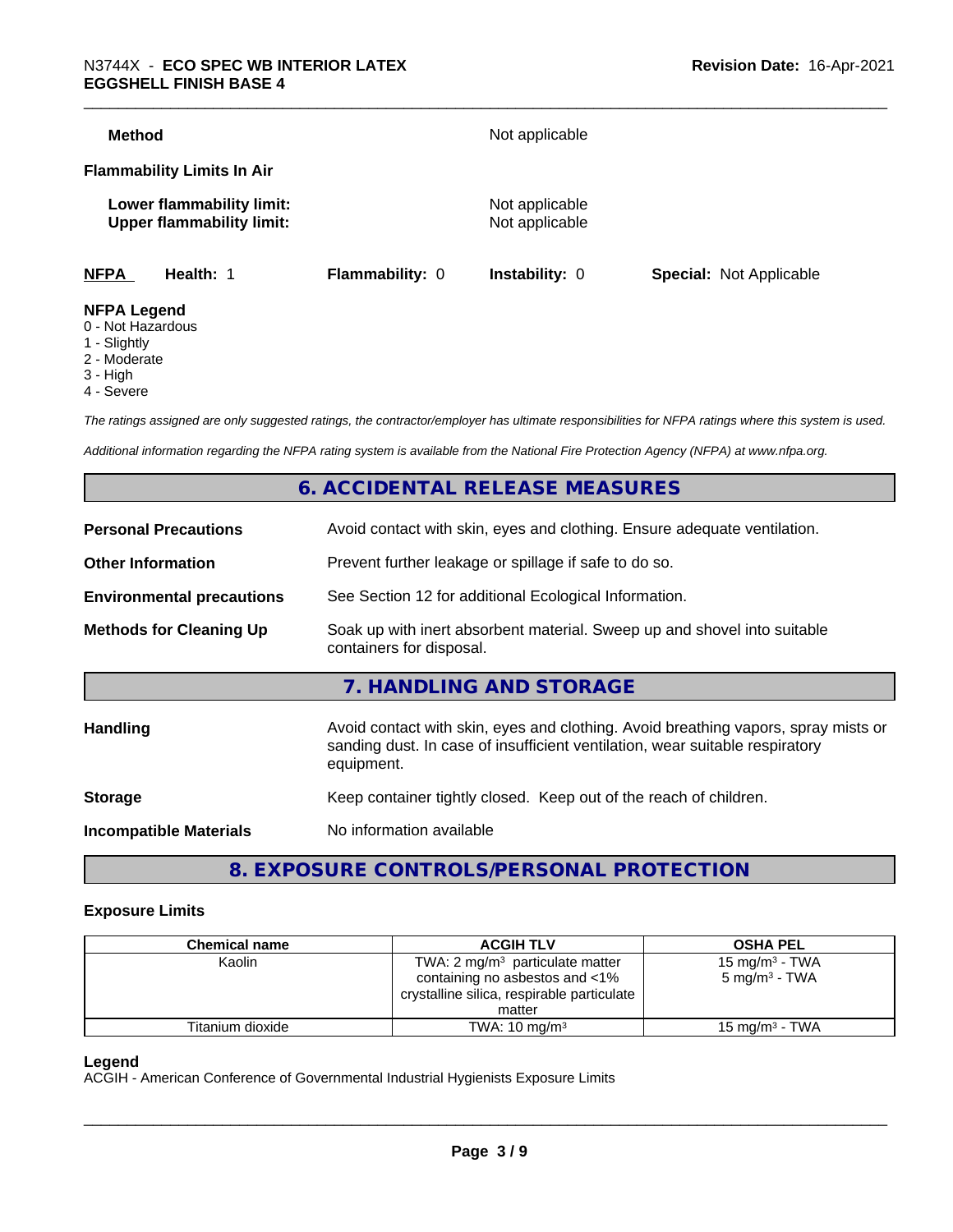OSHA - Occupational Safety & Health Administration Exposure Limits N/E - Not Established

| <b>Engineering Measures</b>          | Ensure adequate ventilation, especially in confined areas.                                                                          |  |  |
|--------------------------------------|-------------------------------------------------------------------------------------------------------------------------------------|--|--|
| <b>Personal Protective Equipment</b> |                                                                                                                                     |  |  |
| <b>Eye/Face Protection</b>           | Safety glasses with side-shields.                                                                                                   |  |  |
| <b>Skin Protection</b>               | Protective gloves and impervious clothing.                                                                                          |  |  |
| <b>Respiratory Protection</b>        | In case of insufficient ventilation wear suitable respiratory equipment.                                                            |  |  |
| <b>Hygiene Measures</b>              | Avoid contact with skin, eyes and clothing. Remove and wash contaminated<br>clothing before re-use. Wash thoroughly after handling. |  |  |

# **9. PHYSICAL AND CHEMICAL PROPERTIES**

| Appearance                           | liquid                   |
|--------------------------------------|--------------------------|
| Odor                                 | little or no odor        |
| <b>Odor Threshold</b>                | No information available |
| Density (Ibs/gal)                    | $9.4 - 9.8$              |
| <b>Specific Gravity</b>              | $1.12 - 1.17$            |
| pH                                   | No information available |
| <b>Viscosity (cps)</b>               | No information available |
| Solubility(ies)                      | No information available |
| <b>Water solubility</b>              | No information available |
| <b>Evaporation Rate</b>              | No information available |
| Vapor pressure                       | No information available |
| Vapor density                        | No information available |
| Wt. % Solids                         | $40 - 50$                |
| Vol. % Solids                        | $30 - 40$                |
| Wt. % Volatiles                      | $50 - 60$                |
| Vol. % Volatiles                     | $60 - 70$                |
| <b>VOC Regulatory Limit (g/L)</b>    | 0                        |
| <b>Boiling Point (°F)</b>            | 212                      |
| <b>Boiling Point (°C)</b>            | 100                      |
| Freezing point (°F)                  | 32                       |
| <b>Freezing Point (°C)</b>           | 0                        |
| Flash point (°F)                     | Not applicable           |
| Flash Point (°C)                     | Not applicable           |
| <b>Method</b>                        | Not applicable           |
| <b>Flammability (solid, gas)</b>     | Not applicable           |
| <b>Upper flammability limit:</b>     | Not applicable           |
| Lower flammability limit:            | Not applicable           |
| <b>Autoignition Temperature (°F)</b> | No information available |
| <b>Autoignition Temperature (°C)</b> | No information available |
| Decomposition Temperature (°F)       | No information available |
| Decomposition Temperature (°C)       | No information available |
| <b>Partition coefficient</b>         | No information available |

# **10. STABILITY AND REACTIVITY**

**Reactivity Not Applicable** Not Applicable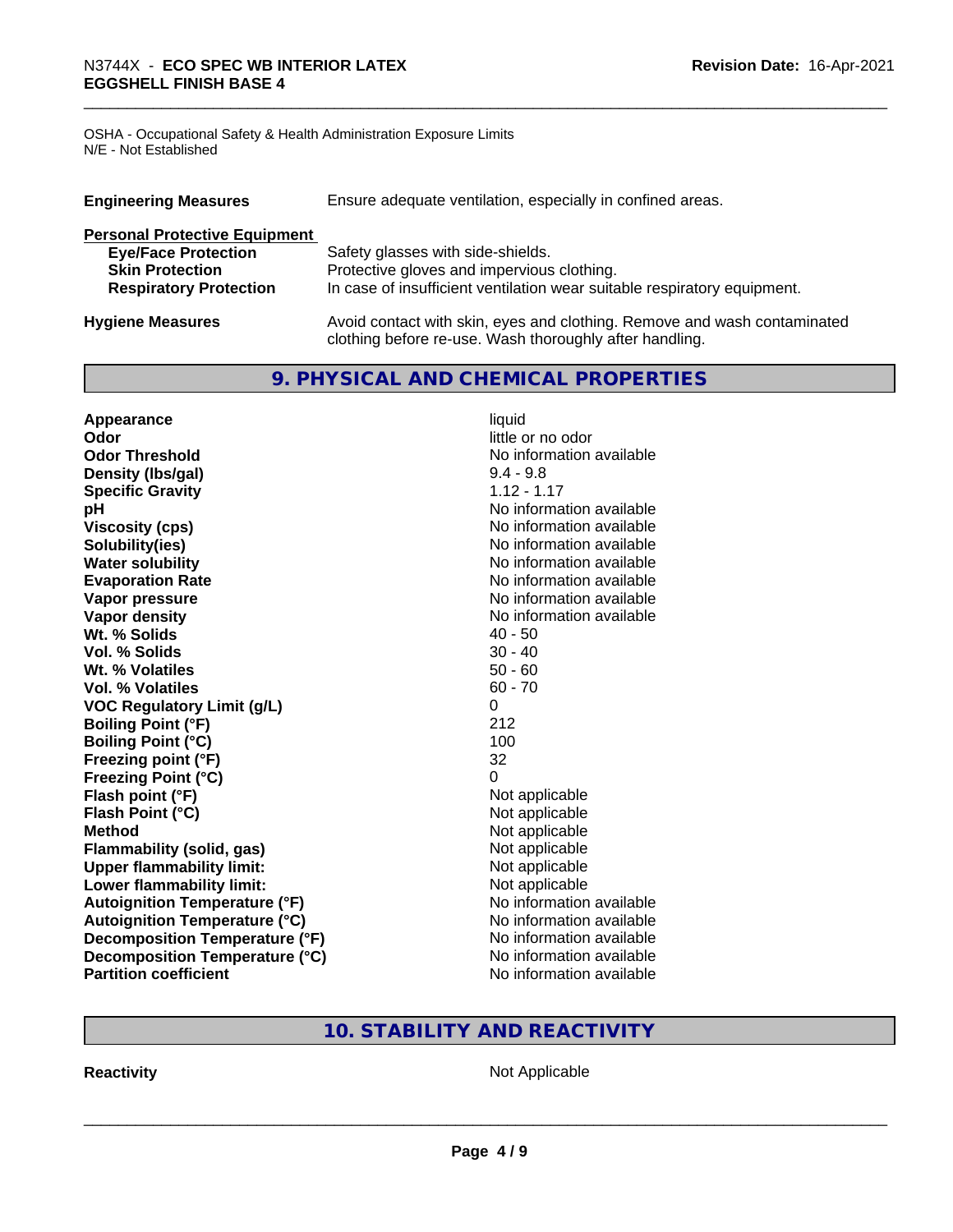| <b>Chemical Stability</b>               | Stable under normal conditions.          |
|-----------------------------------------|------------------------------------------|
| <b>Conditions to avoid</b>              | Prevent from freezing.                   |
| <b>Incompatible Materials</b>           | No materials to be especially mentioned. |
| <b>Hazardous Decomposition Products</b> | None under normal use.                   |
| Possibility of hazardous reactions      | None under normal conditions of use.     |

# **11. TOXICOLOGICAL INFORMATION**

| <b>Product Information</b>                                                                                                                                                                                                                                                                                                                                |                                                                                                                                                                                                                                                                                                                                                                                                                                                                                                                                                      |
|-----------------------------------------------------------------------------------------------------------------------------------------------------------------------------------------------------------------------------------------------------------------------------------------------------------------------------------------------------------|------------------------------------------------------------------------------------------------------------------------------------------------------------------------------------------------------------------------------------------------------------------------------------------------------------------------------------------------------------------------------------------------------------------------------------------------------------------------------------------------------------------------------------------------------|
| Information on likely routes of exposure                                                                                                                                                                                                                                                                                                                  |                                                                                                                                                                                                                                                                                                                                                                                                                                                                                                                                                      |
| <b>Principal Routes of Exposure</b>                                                                                                                                                                                                                                                                                                                       | Eye contact, skin contact and inhalation.                                                                                                                                                                                                                                                                                                                                                                                                                                                                                                            |
| <b>Acute Toxicity</b>                                                                                                                                                                                                                                                                                                                                     |                                                                                                                                                                                                                                                                                                                                                                                                                                                                                                                                                      |
| <b>Product Information</b>                                                                                                                                                                                                                                                                                                                                | No information available                                                                                                                                                                                                                                                                                                                                                                                                                                                                                                                             |
|                                                                                                                                                                                                                                                                                                                                                           | Symptoms related to the physical, chemical and toxicological characteristics                                                                                                                                                                                                                                                                                                                                                                                                                                                                         |
| <b>Symptoms</b>                                                                                                                                                                                                                                                                                                                                           | No information available                                                                                                                                                                                                                                                                                                                                                                                                                                                                                                                             |
|                                                                                                                                                                                                                                                                                                                                                           | Delayed and immediate effects as well as chronic effects from short and long-term exposure                                                                                                                                                                                                                                                                                                                                                                                                                                                           |
| Eye contact<br><b>Skin contact</b><br><b>Inhalation</b><br>Ingestion<br><b>Sensitization</b><br><b>Neurological Effects</b><br><b>Mutagenic Effects</b><br><b>Reproductive Effects</b><br><b>Developmental Effects</b><br><b>Target organ effects</b><br><b>STOT - single exposure</b><br><b>STOT - repeated exposure</b><br><b>Other adverse effects</b> | May cause slight irritation.<br>Substance may cause slight skin irritation. Prolonged or repeated contact may dry<br>skin and cause irritation.<br>May cause irritation of respiratory tract.<br>Ingestion may cause gastrointestinal irritation, nausea, vomiting and diarrhea.<br>No information available<br>No information available.<br>No information available.<br>No information available.<br>No information available.<br>No information available.<br>No information available.<br>No information available.<br>No information available. |

**Numerical measures of toxicity**

**The following values are calculated based on chapter 3.1 of the GHS document**

# **Component Information**

| Chemical name | Oral LD50           | Dermal LD50        | <b>Inhalation LC50</b> |
|---------------|---------------------|--------------------|------------------------|
| Kaolin        | Rat<br>. 5000 mg/kg | Rat,<br>5000 mg/kg |                        |
| 1332-58-7     |                     |                    |                        |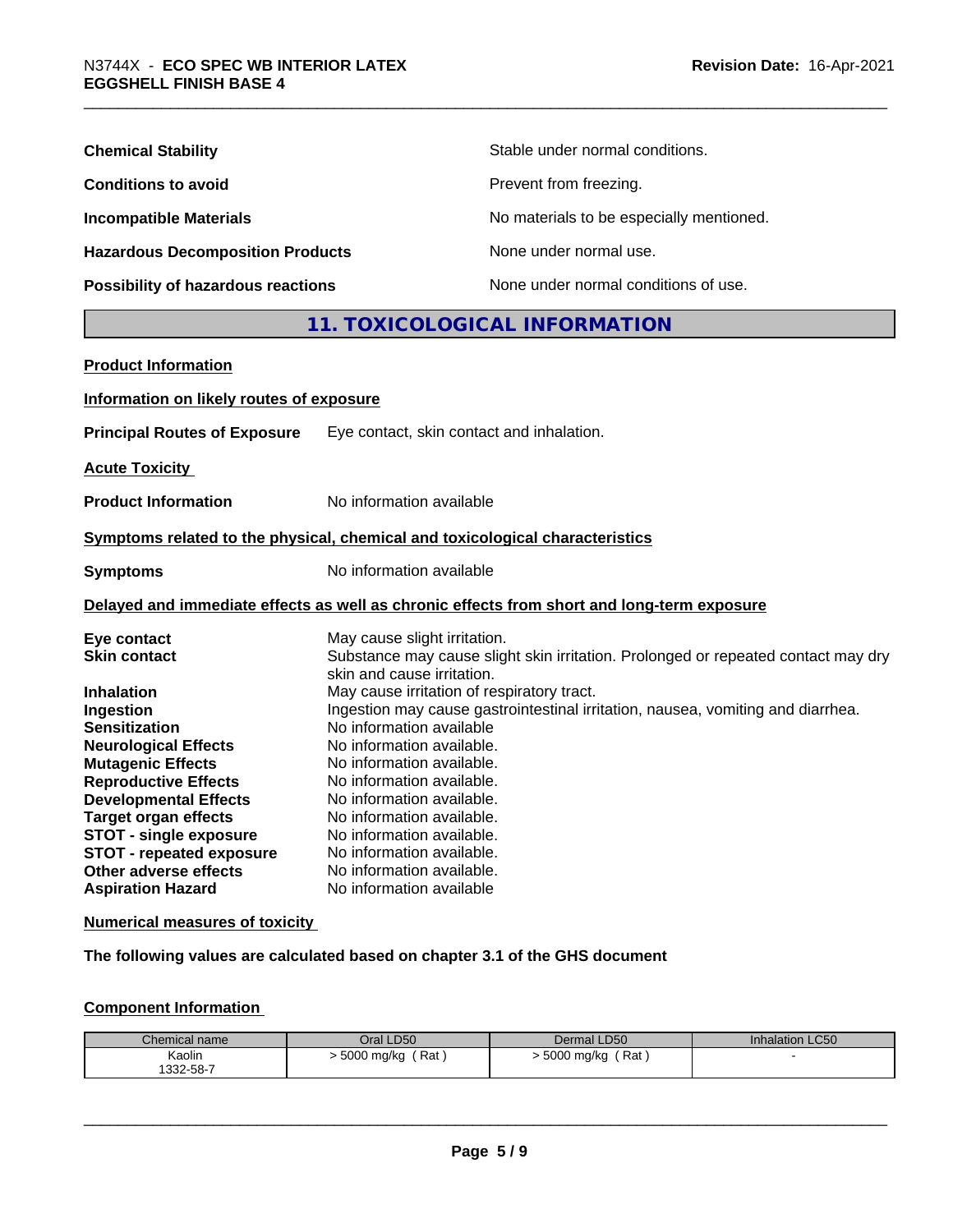| Sodium C14-C16 olefin sulfonate<br>68439-57-6 | $= 2220$ mg/kg (Rat) | ' Rabbit '<br>> 740 mg/kg / |  |
|-----------------------------------------------|----------------------|-----------------------------|--|
| Titanium dioxide<br>13463-67-7                | 10000 mg/kg (Rat)    |                             |  |

# **Chronic Toxicity**

# **Carcinogenicity**

*The information below indicateswhether each agency has listed any ingredient as a carcinogen:.*

| <b>Chemical name</b>             | <b>IARC</b>          | <b>NTP</b> | OSHA   |
|----------------------------------|----------------------|------------|--------|
|                                  | Possible Human<br>2B |            | Listed |
| $\mathbf{r}$<br>Fitanium dioxide | Carcinogen           |            |        |

• Although IARC has classified titanium dioxide as possibly carcinogenic to humans (2B), their summary concludes: "No significant exposure to titanium dioxide is thought to occur during the use of products in which titanium dioxide is bound to other materials, such as paint."

# **Legend**

IARC - International Agency for Research on Cancer NTP - National Toxicity Program OSHA - Occupational Safety & Health Administration

**12. ECOLOGICAL INFORMATION**

# **Ecotoxicity Effects**

The environmental impact of this product has not been fully investigated.

# **Product Information**

# **Acute Toxicity to Fish**

No information available

# **Acute Toxicity to Aquatic Invertebrates**

No information available

# **Acute Toxicity to Aquatic Plants**

No information available

# **Persistence / Degradability**

No information available.

# **Bioaccumulation**

No information available.

# **Mobility in Environmental Media**

No information available.

# **Ozone**

No information available

# **Component Information**

# **Acute Toxicity to Fish**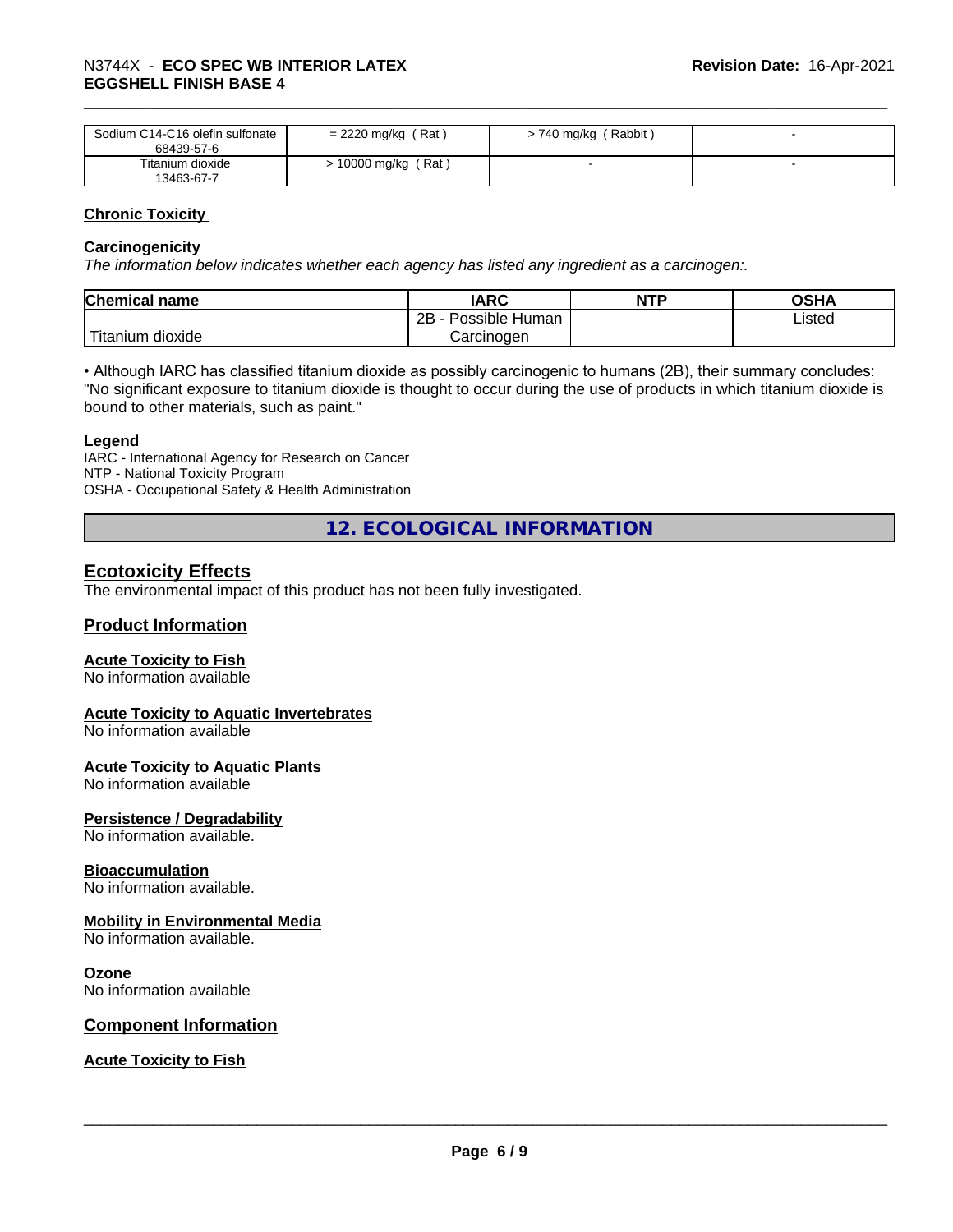#### Titanium dioxide

 $LC50:$  > 1000 mg/L (Fathead Minnow - 96 hr.)

# **Acute Toxicity to Aquatic Invertebrates**

No information available

#### **Acute Toxicity to Aquatic Plants**

No information available

|                              | 13. DISPOSAL CONSIDERATIONS                                                                                                                                                                                               |  |
|------------------------------|---------------------------------------------------------------------------------------------------------------------------------------------------------------------------------------------------------------------------|--|
| <b>Waste Disposal Method</b> | Dispose of in accordance with federal, state, and local regulations. Local<br>requirements may vary, consult your sanitation department or state-designated<br>environmental protection agency for more disposal options. |  |
|                              | <b>14. TRANSPORT INFORMATION</b>                                                                                                                                                                                          |  |
| <b>DOT</b>                   | Not regulated                                                                                                                                                                                                             |  |
| <b>ICAO / IATA</b>           | Not regulated                                                                                                                                                                                                             |  |
| <b>IMDG/IMO</b>              | Not regulated                                                                                                                                                                                                             |  |
|                              | <b>15. REGULATORY INFORMATION</b>                                                                                                                                                                                         |  |

# **International Inventories**

| <b>TSCA: United States</b> | Yes - All components are listed or exempt. |
|----------------------------|--------------------------------------------|
| <b>DSL: Canada</b>         | Yes - All components are listed or exempt. |

# **Federal Regulations**

#### **SARA 311/312 hazardous categorization**

| Acute health hazard               | Nο |  |
|-----------------------------------|----|--|
| Chronic Health Hazard             | Nο |  |
| Fire hazard                       | N٥ |  |
| Sudden release of pressure hazard | Nο |  |
| Reactive Hazard                   | Nο |  |

#### **SARA 313**

Section 313 of Title III of the Superfund Amendments and Reauthorization Act of 1986 (SARA). This product contains a chemical or chemicals which are subject to the reporting requirements of the Act and Title 40 of the Code of Federal Regulations, Part 372:

*None*

# **Clean Air Act,Section 112 Hazardous Air Pollutants (HAPs) (see 40 CFR 61)**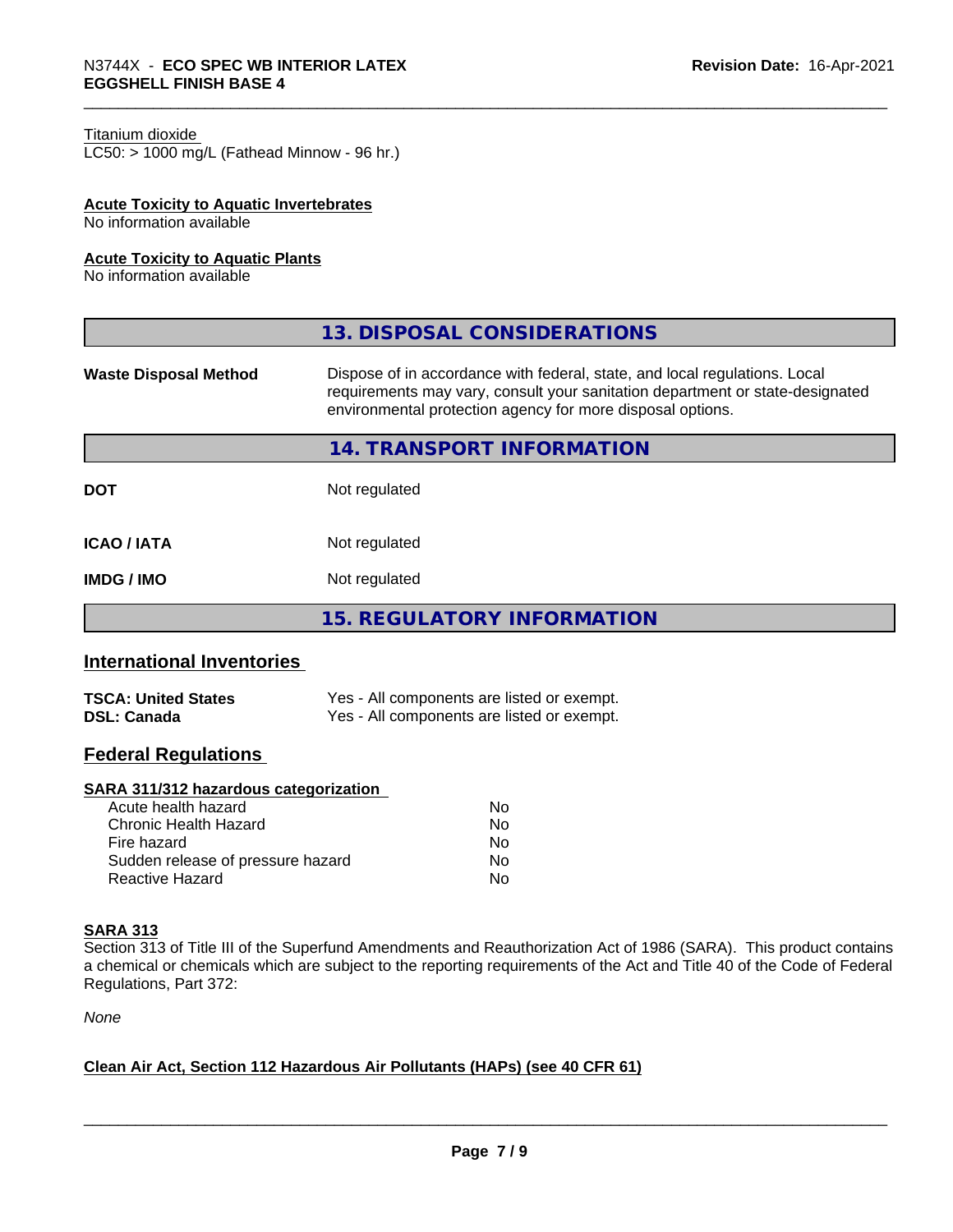This product contains the following HAPs:

*None*

# **US State Regulations**

# **California Proposition 65**

**A WARNING:** Cancer and Reproductive Harm– www.P65warnings.ca.gov

# **State Right-to-Know**

| ∽he∽<br>name<br>тнса | .,<br>Mass<br>nuscus | New<br>וום סי<br>ıo<br>. . | vivania |
|----------------------|----------------------|----------------------------|---------|
| Kaolin               |                      |                            |         |

#### **Legend**

X - Listed

| <b>16. OTHER INFORMATION</b>                                                                                                                          |           |                        |                      |          |  |
|-------------------------------------------------------------------------------------------------------------------------------------------------------|-----------|------------------------|----------------------|----------|--|
| HMIS -                                                                                                                                                | Health: 1 | <b>Flammability: 0</b> | <b>Reactivity: 0</b> | $PPE: -$ |  |
| <b>HMIS Legend</b><br>0 - Minimal Hazard<br>1 - Slight Hazard<br>2 - Moderate Hazard<br>3 - Serious Hazard<br>4 - Severe Hazard<br>* - Chronic Hazard |           |                        |                      |          |  |

*Note: The PPE rating has intentionally been left blank. Choose appropriate PPE that will protect employees from the hazards the material will present under the actual normal conditions of use.*

*Caution: HMISÒ ratings are based on a 0-4 rating scale, with 0 representing minimal hazards or risks, and 4 representing significant hazards or risks. Although HMISÒ ratings are not required on MSDSs under 29 CFR 1910.1200, the preparer, has chosen to provide them. HMISÒ ratings are to be used only in conjunction with a fully implemented HMISÒ program by workers who have received appropriate HMISÒ training. HMISÒ is a registered trade and service mark of the NPCA. HMISÒ materials may be purchased exclusively from J. J. Keller (800) 327-6868.*

 **WARNING!** If you scrape, sand, or remove old paint, you may release lead dust. LEAD IS TOXIC. EXPOSURE TO LEAD DUST CAN CAUSE SERIOUS ILLNESS, SUCH AS BRAIN DAMAGE, ESPECIALLY IN CHILDREN. PREGNANT WOMEN SHOULD ALSO AVOID EXPOSURE. Wear a NIOSH approved respirator to control lead exposure. Clean up carefully with a HEPA vacuum and a wet mop. Before you start, find out how to protect yourself and your family by contacting the National Lead Information Hotline at 1-800-424-LEAD or log on to www.epa.gov/lead.

**Prepared By** Product Stewardship Department Benjamin Moore & Co. 101 Paragon Drive Montvale, NJ 07645 800-225-5554